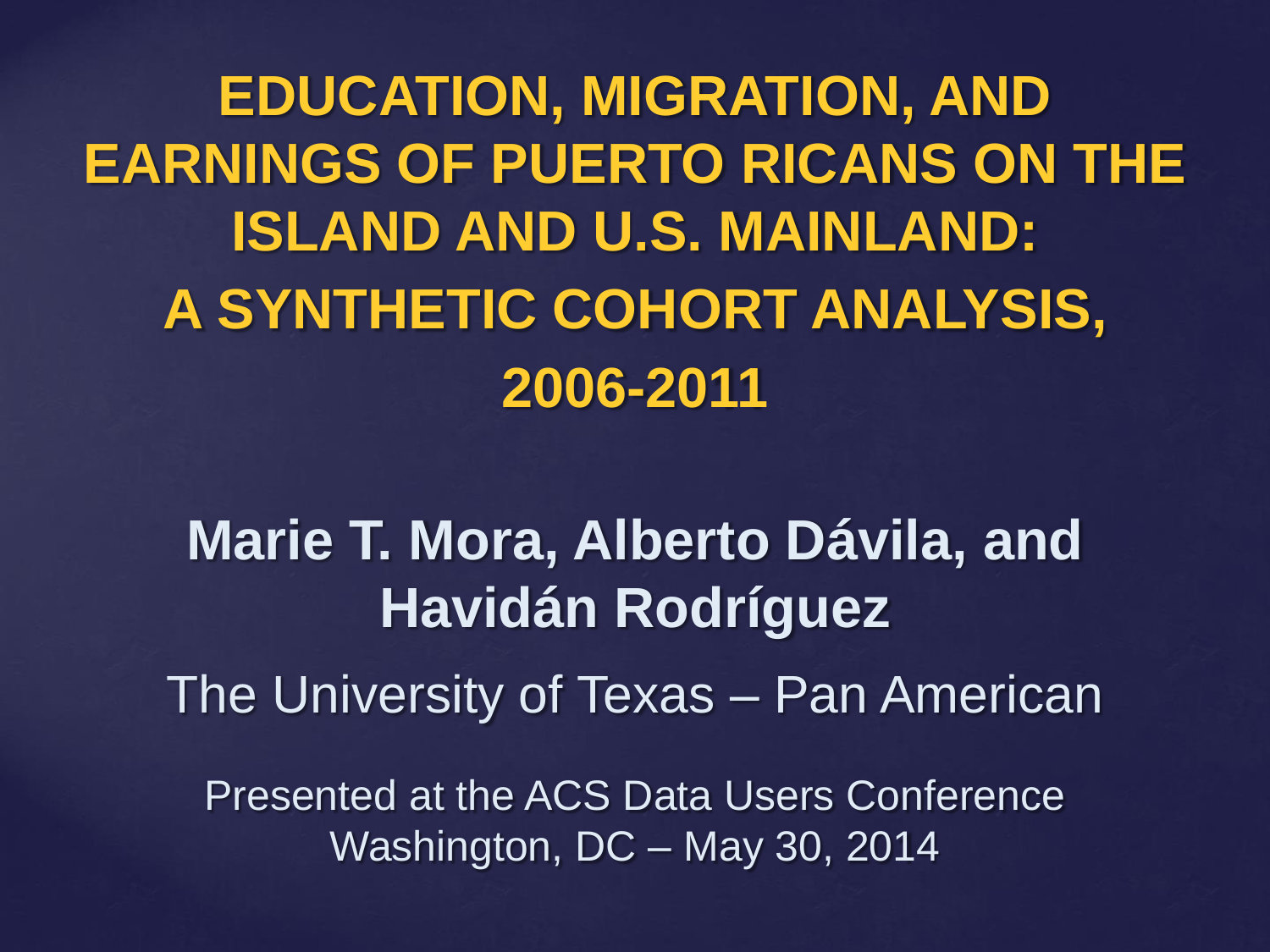# **Introduction**

- In Puerto Rico, the Great Recession "started" earlier and was much steeper than that on the U.S. mainland" (NY Fed 2012:4), and was compounded by a fiscal crisis and other deteriorating conditions.
- These conditions have led to an exodus of Puerto Ricans from the island.
- The population in the Commonwealth of Puerto Rico fell on net by 5.6% between 2006 and 2011.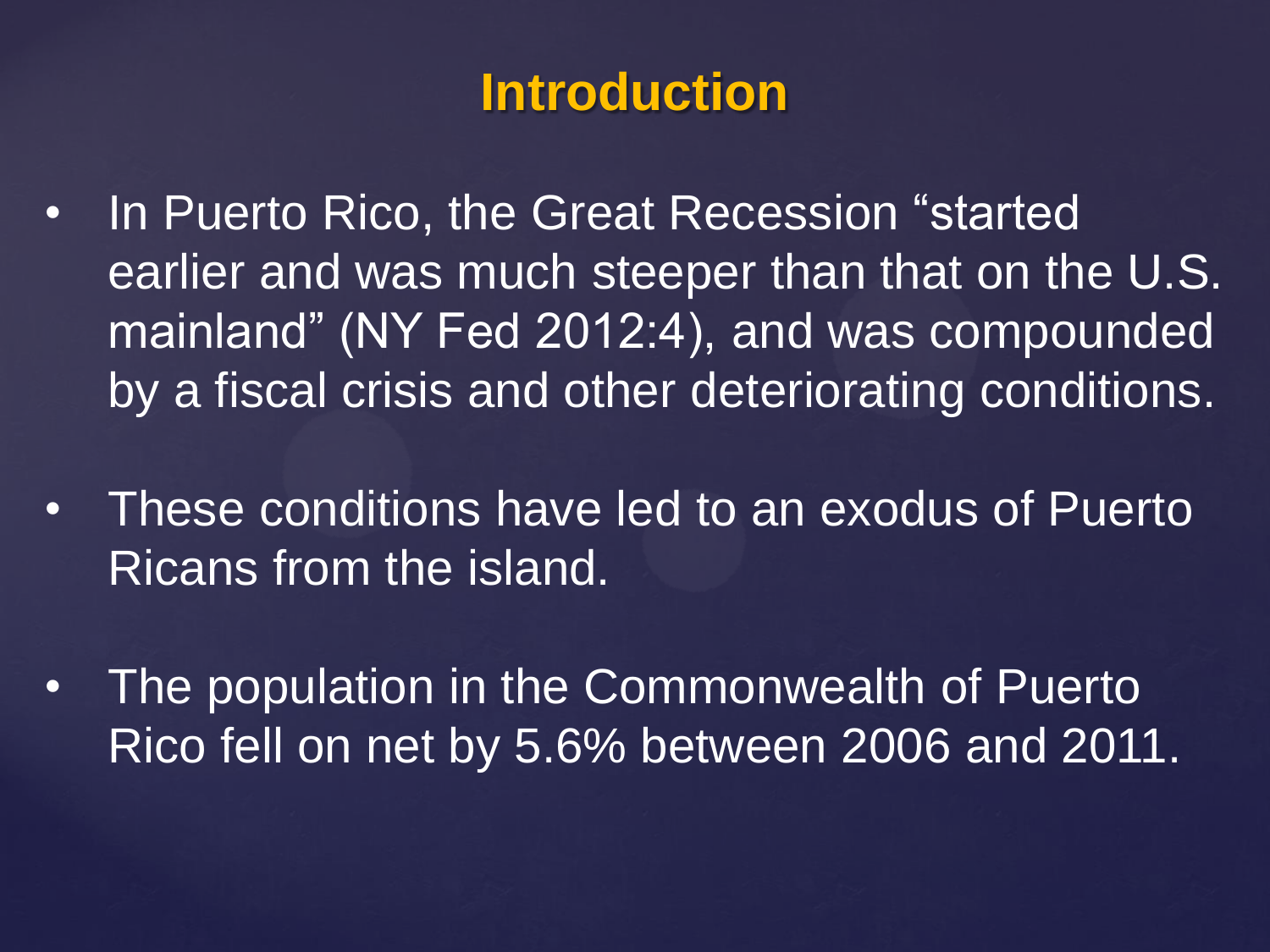- Given its severity, the time around the recession is a "natural experiment" to analyze skill-related changes in the net migration of Puerto Ricans.
- The importance of studying Puerto Ricans is made clear when considering they are the second largest Hispanic group.
- There are now more Puerto Ricans living on the mainland than the island (4.9 versus 3.7 million).
- Their poverty rates are also quite high, on both the island and mainland.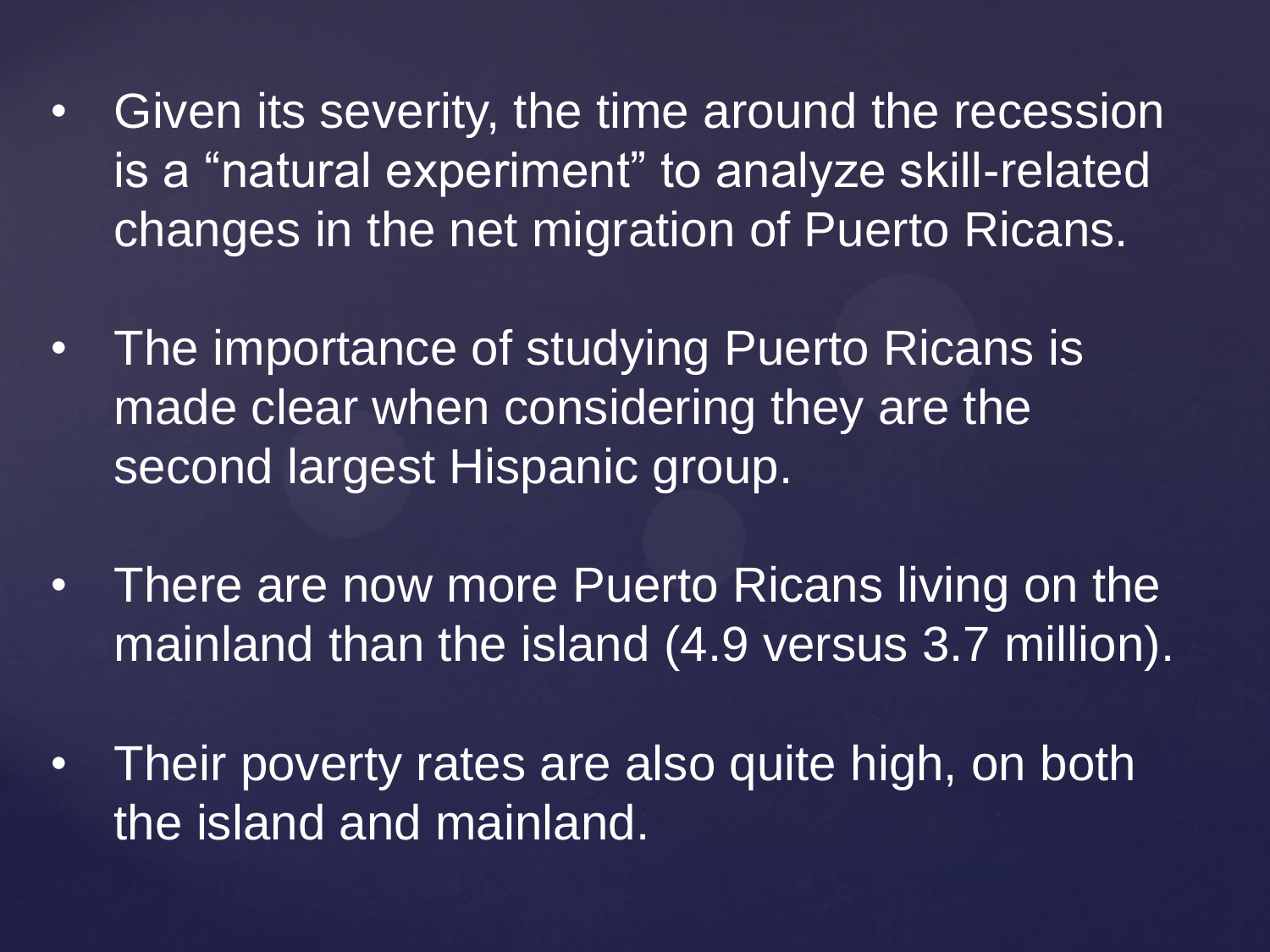• Using ACS and PRCS data, we examine skillrelated changes for four groups of Puerto Ricans through synthetic cohorts.

*Observed = education levels Unobserved = unexplained earnings differences with non-Hispanic mainland workers* 

- Average education levels fell among island-born Puerto Ricans on the mainland.
- But their relative earnings also improved, which was not the case for those on the island.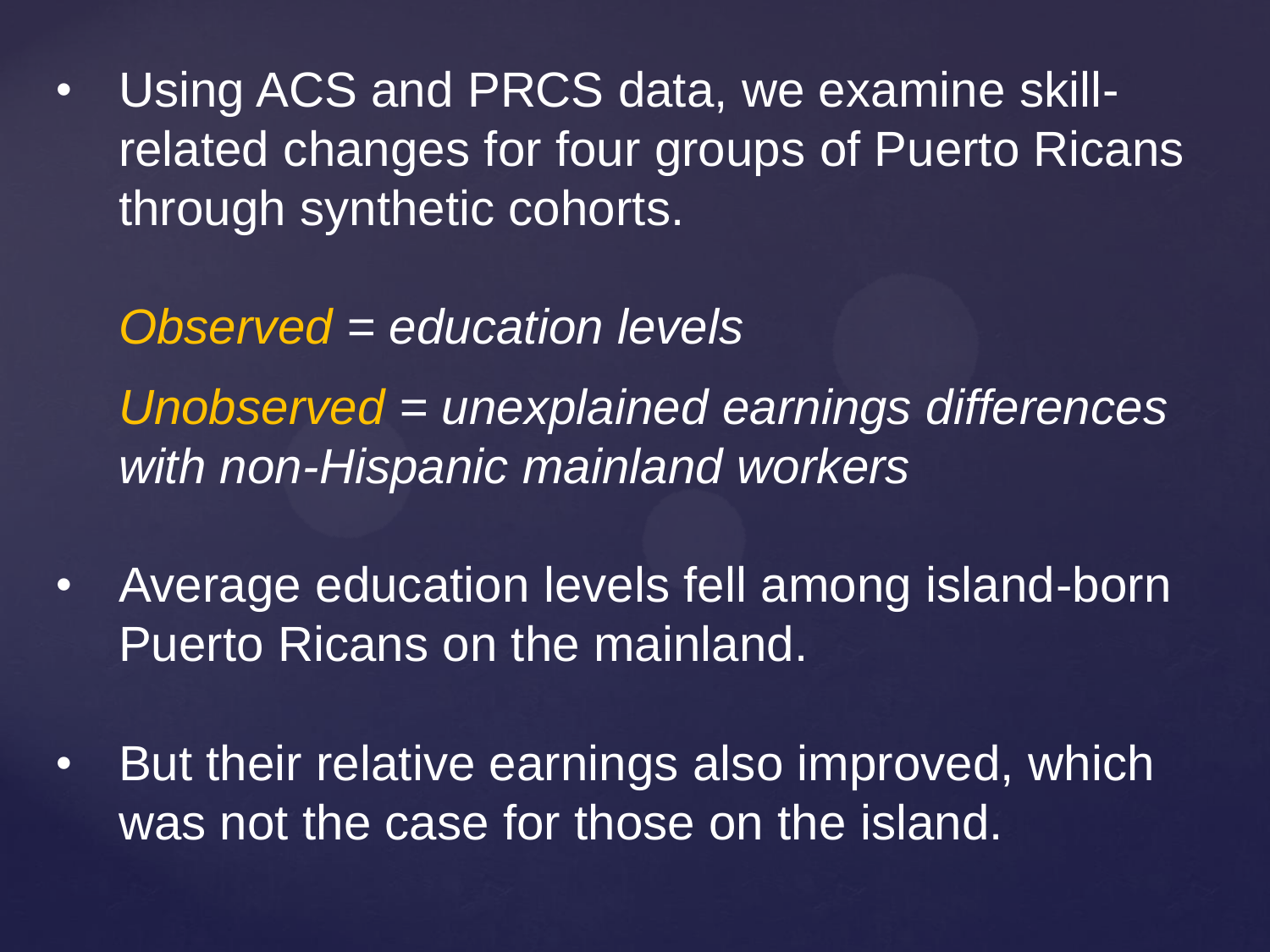### **Economic Crisis in Puerto Rico**

#### *Weak Labor Market*

• Island-born Puerto Rican LFP rates: 46.2% in 2006, but 44.7% in 2011 on island; 52.5% in 2006, but 51.7% in 2011 on mainland.

### *2006 Fiscal Crisis In Puerto Rico*

- 7.0% sales tax (from 0%) imposed in 2006 (*Impuesto a las Ventas y Uso* - IVU)
- Regressivity may have led to outmigration of low- to medium-income (skill) groups.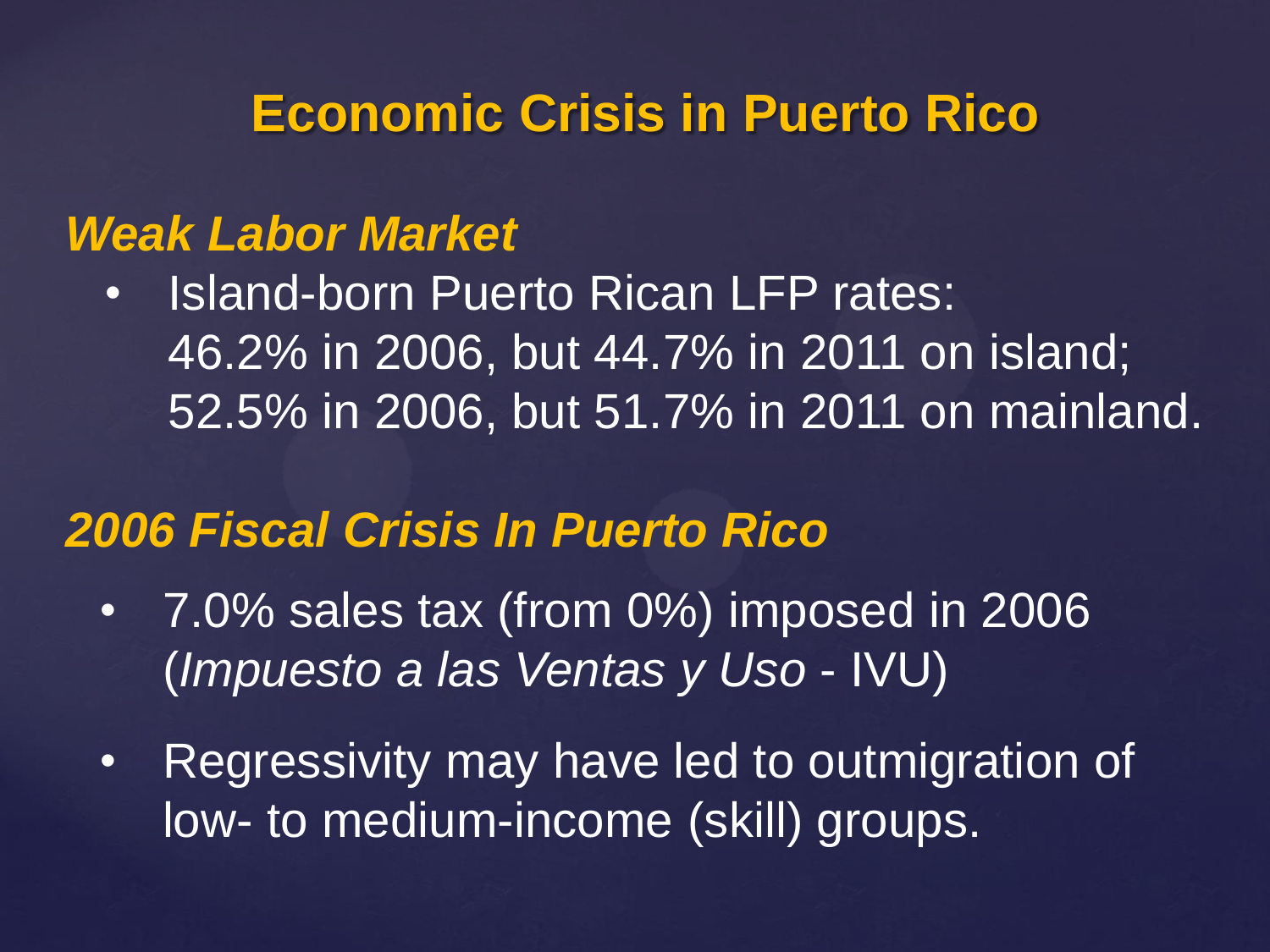- During this crisis, the Puerto Rican government also reduced public-sector jobs.
- *Our estimates:* 16% loss ("state") and 8.7% loss  $(local) = 40,000$  total loss in public-sector jobs.
- The presence of middle- and low-skilled workers in sub-federal government jobs fell.

## *Complete Expiration of IRS Code Section 936*

• Section 936 exempted U.S. corporations from paying income taxes on profits earned from items produced in Puerto Rico.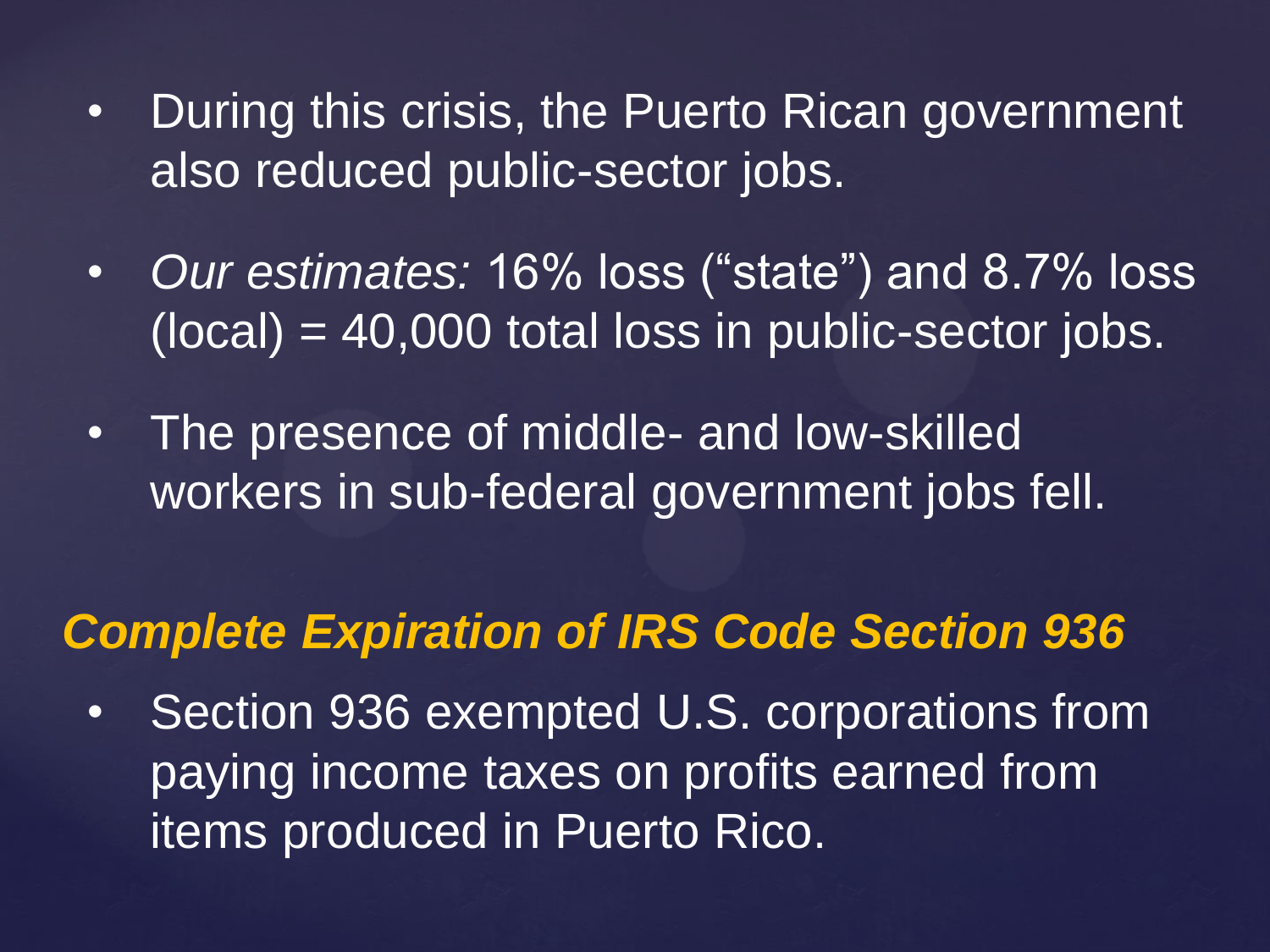- These tax breaks were phased out (1996 to 2006).
- *Our estimates*: 27,000 manufacturing jobs were lost in Puerto Rico (20% decline) 2006-2011.
- The displaced workers seem to be middleskilled workers.

#### *Increasing Returns to Schooling*

• For island-born Puerto Ricans, education returns were 8.6% (island and mainland) in 2006, but 8.9% (island) versus 7.9% (mainland) in 2011.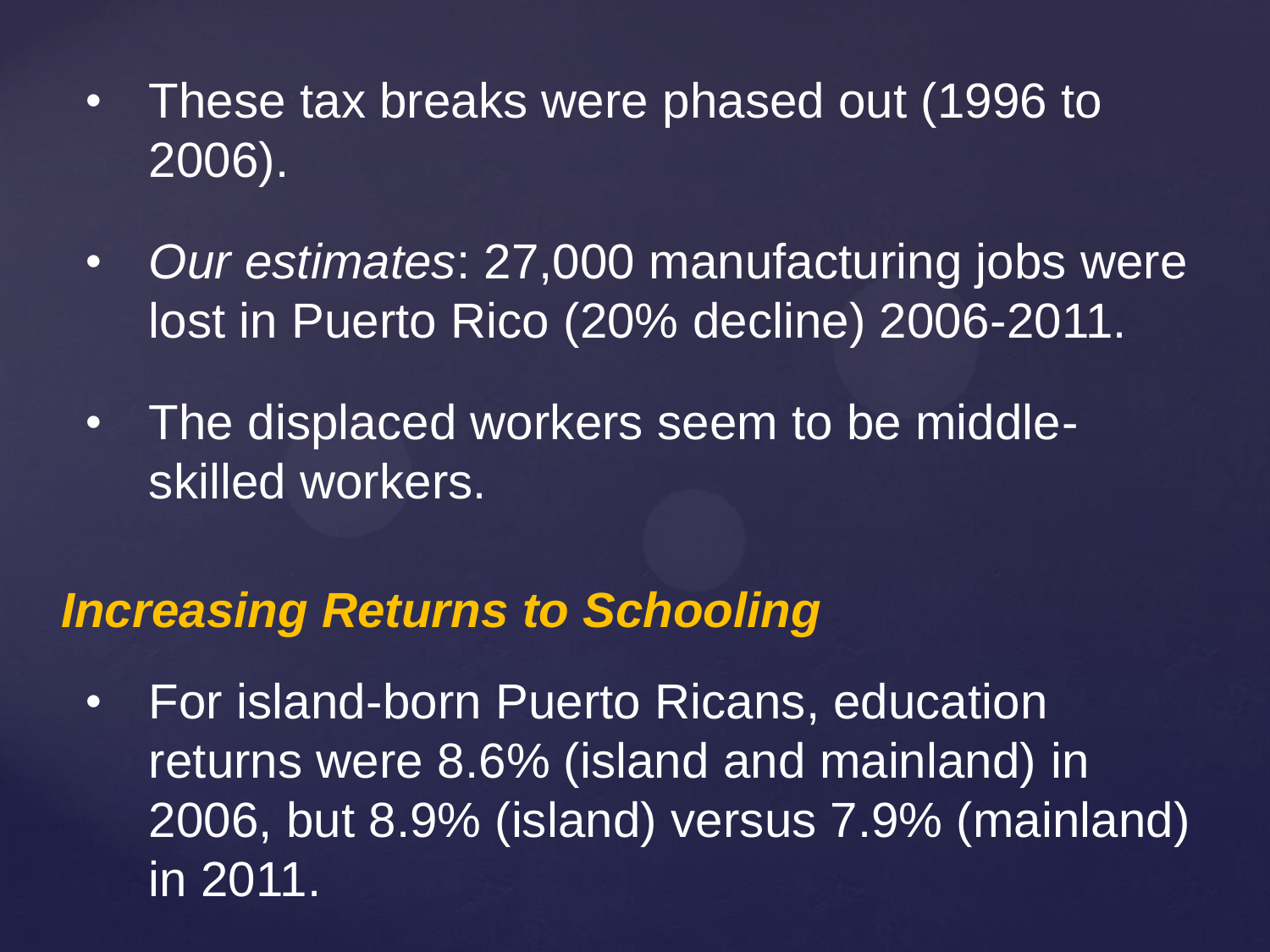• This change may have led to net migration of low- to medium-skilled workers from the island.

### *Job Polarization on Mainland*

- If migration costs inversely relate to skills, the middle-skilled workers should have migrated.
- But the mainland experienced job polarization (loss of middle-skilled jobs), not the island.
- How these changes affected skill-based migration thus becomes an empirical issue.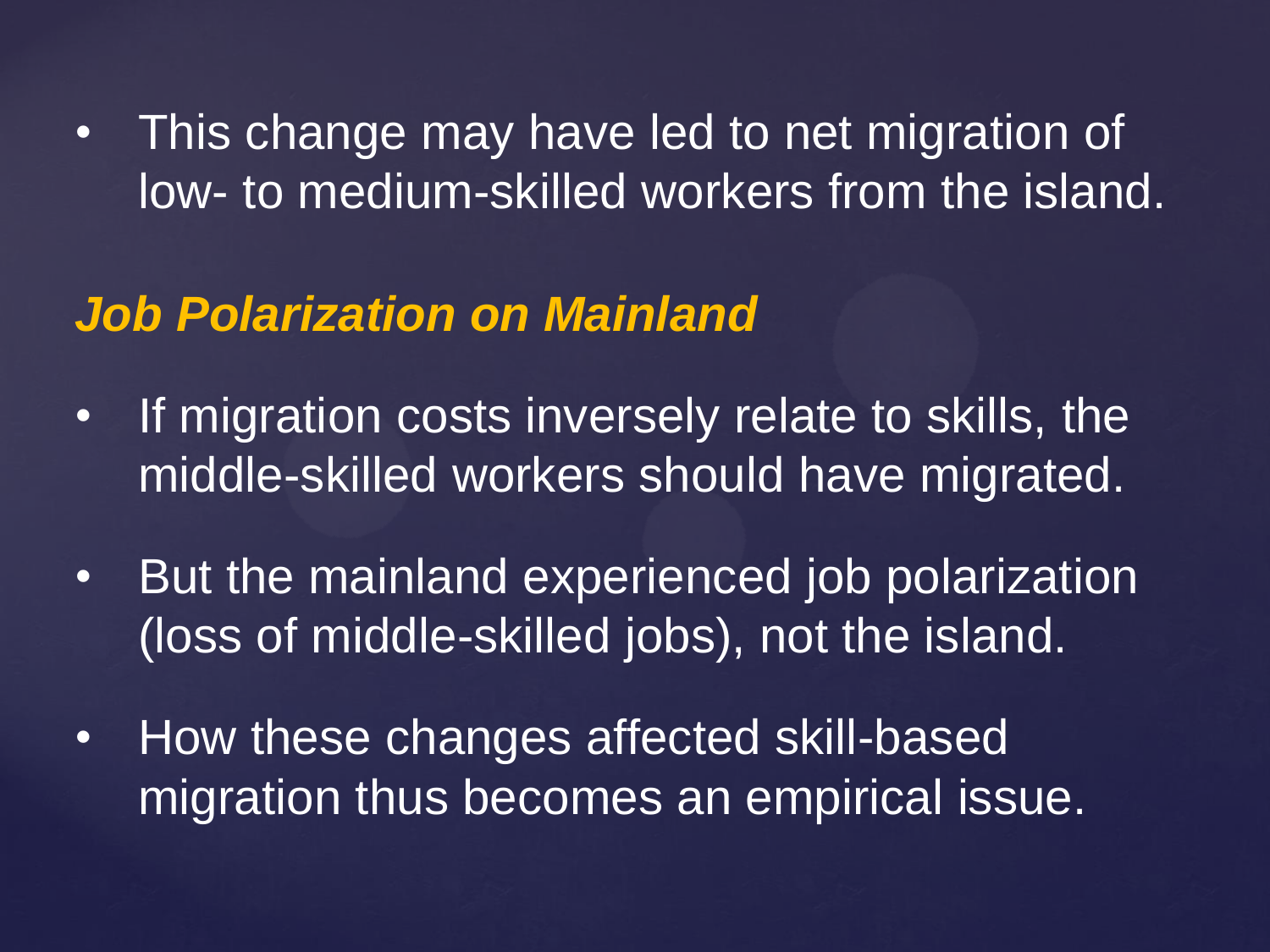### **ACS and PRCS IPUMS Data**

- We use Public Use Microdata Samples of the 2006-2011 American Community Survey and Puerto Rican Community Survey, in the Integrated Public Use Microdata Series ([www.ipums.org\)](http://www.ipums.org/).
- We construct a synthetic cohort to study four Puerto Rican groups:
	- Island-born, Island Residents
	- Island-born, Mainland Residents
	- Mainland-born, Island Residents
	- Mainland-born, Mainland Residents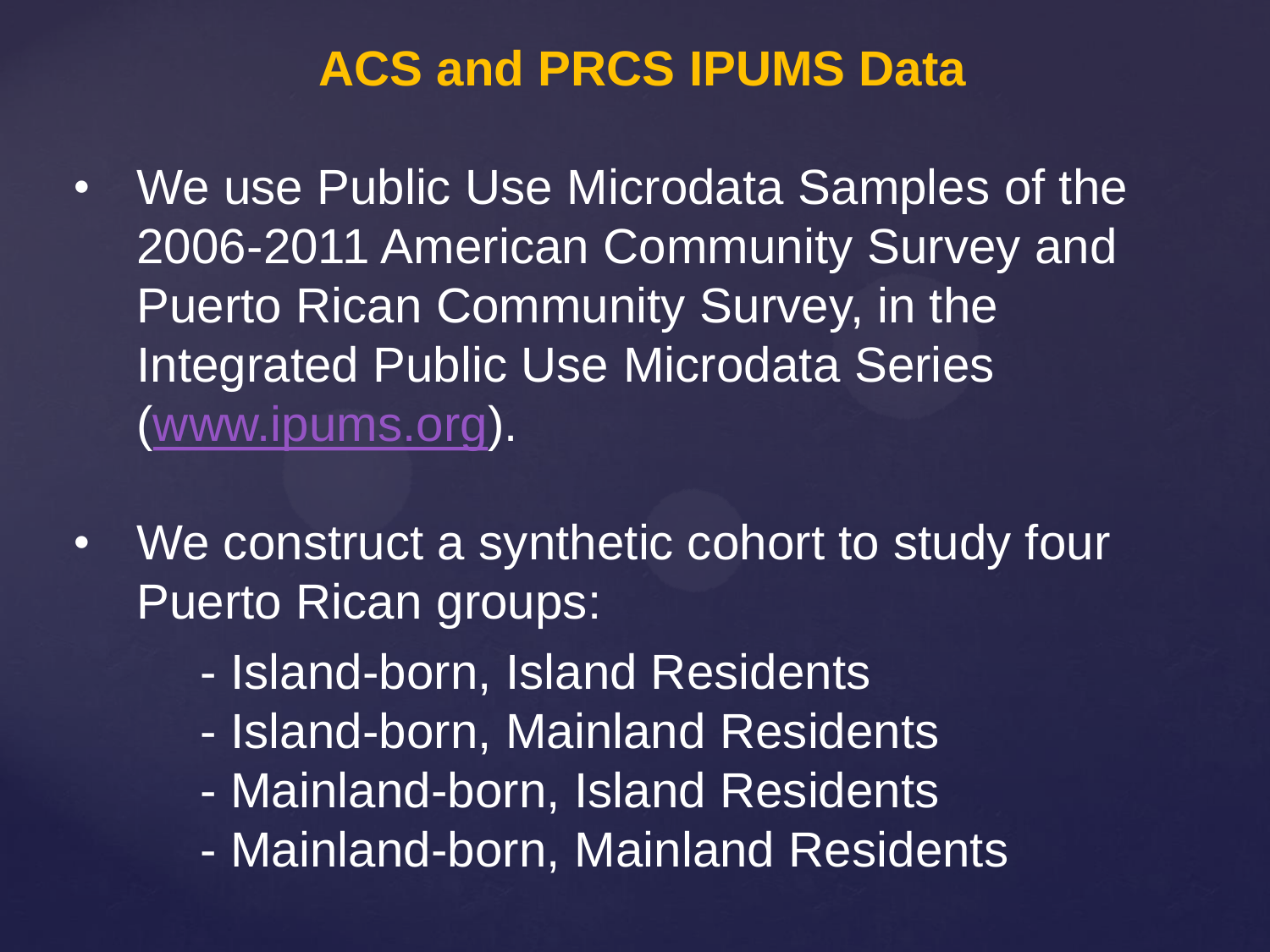*Synthetic cohorts:* Individuals 25 years old in 2006 can be tracked through individuals ages:

- 26 in 2007
- 27 in 2008
- 28 in 2009…

Usually excluding immigrants who arrived to the U.S. after 2006.

- Migration between Puerto Rico and the mainland is not an issue, given the PRCS.
- Our synthetic cohort includes individuals ages 25-59 in 2006, 26-60 in 2007, … 30-65 in 2011.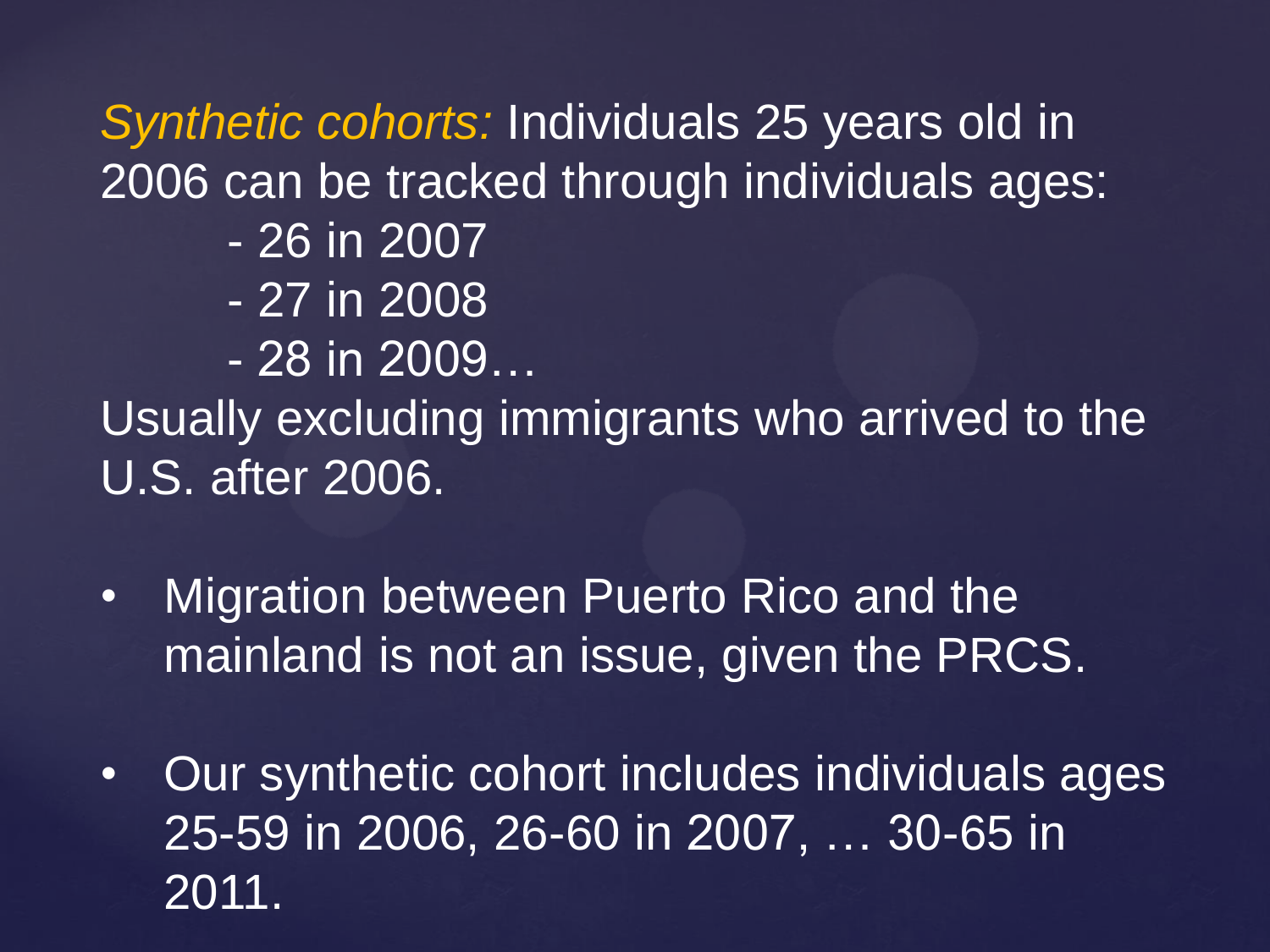

Figure 1:

Average Schooling Levels of Puerto Ricans in the Synthetic Cohort: 2006-2011, by Birthplace and Residence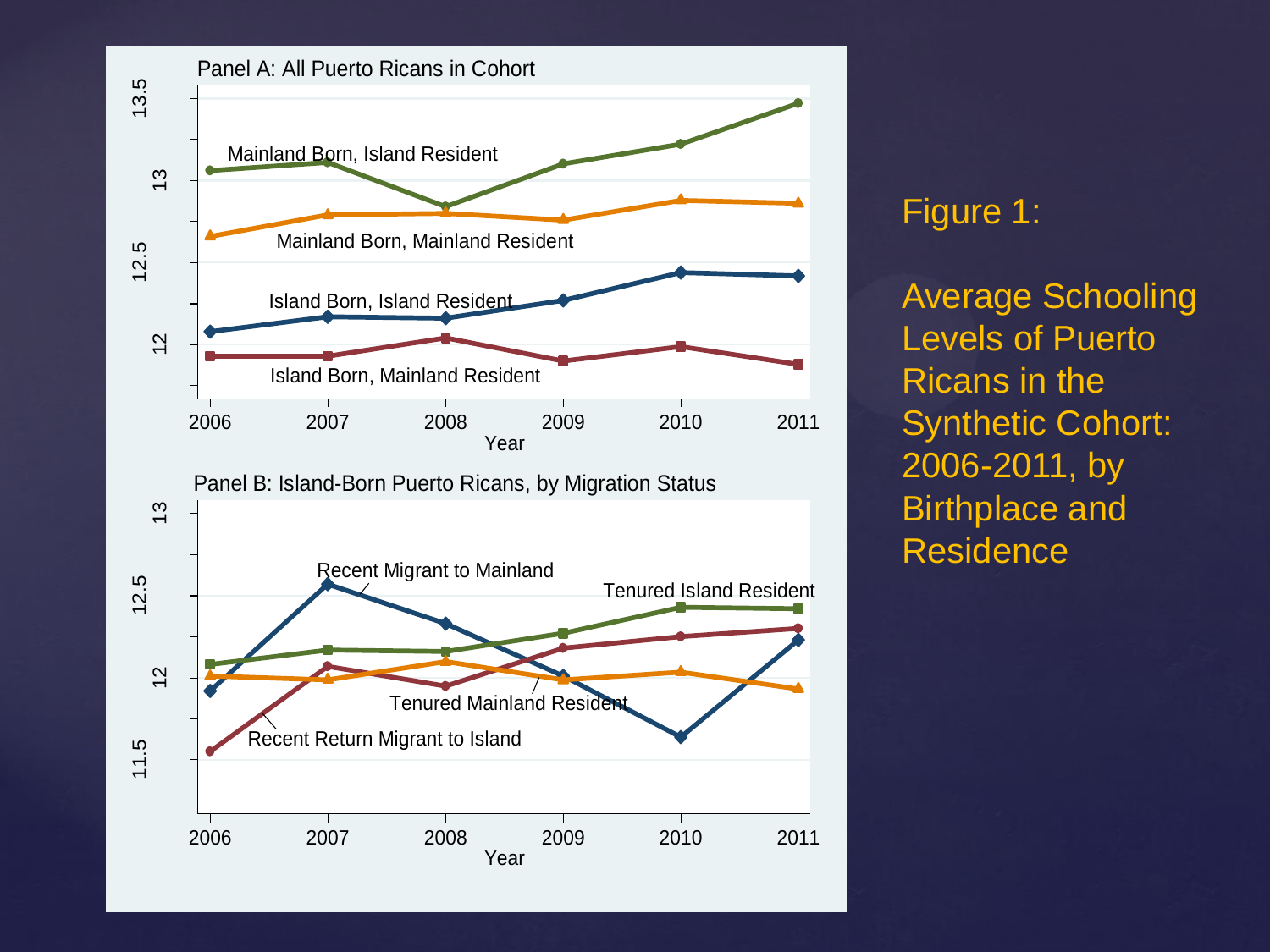**Methodology and Results for Unmeasured Skills (via Unexplained Earnings)**

• Using the Oaxaca-type earnings decomposition technique, for non-Hispanics workers on the mainland, we first estimate:

 $Ln(Earnings)^{NH} = X^{NH} \beta^{NH} + e^{NH}.$ 

• Imputing Puerto Rican earnings using *β* estimates, we then calculate the unexplained earnings gaps *vis-à-vis* mainland-resident non-Hispanics.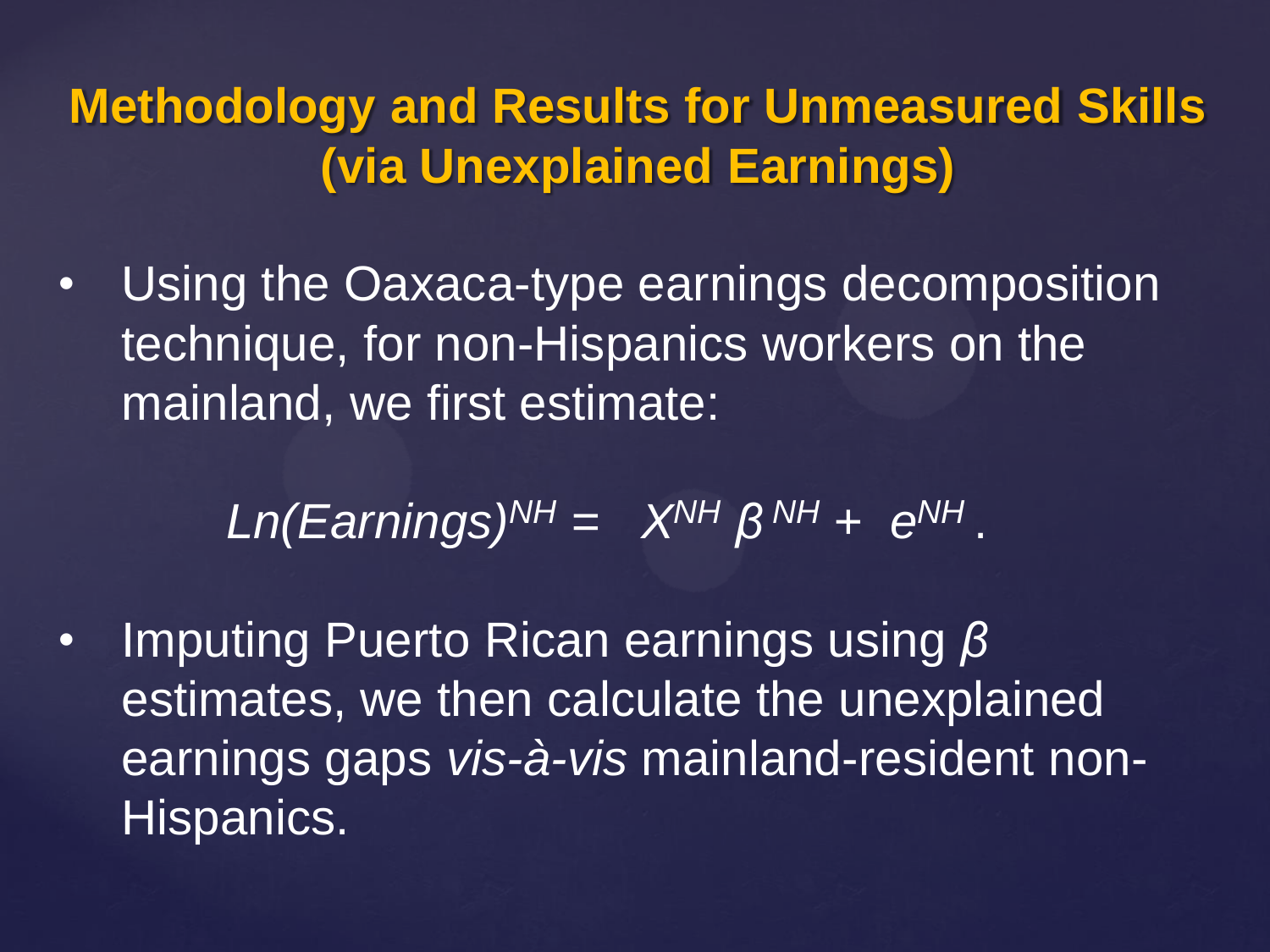Figure 2: Unexplained Earnings Differences between Puerto Ricans and Non-Hispanic Mainland Workers in the Cohort: 2006-2011

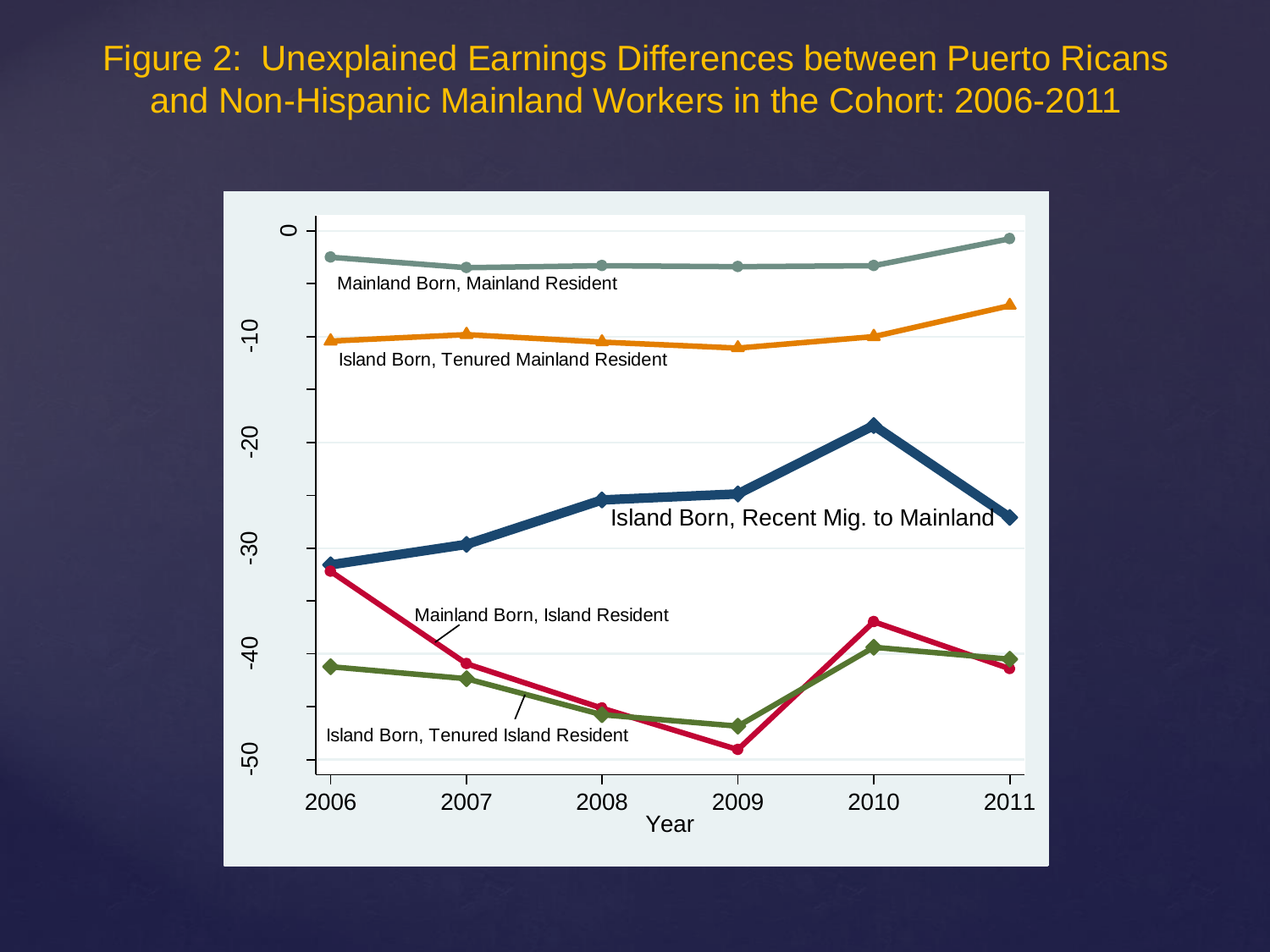## **Summary and Concluding Remarks**

- The timeframe 2006-2011 provides an ideal backdrop to study how deteriorating economic conditions affect skill levels in net migration flows between Puerto Rico and the continental U.S.
- Our results are mixed.
- Puerto Rico appeared to experience a "brain" gain" in terms of observable skills (measured by education).
- But the island seemed to have a net loss of unobservable skills (unexplained earnings gaps).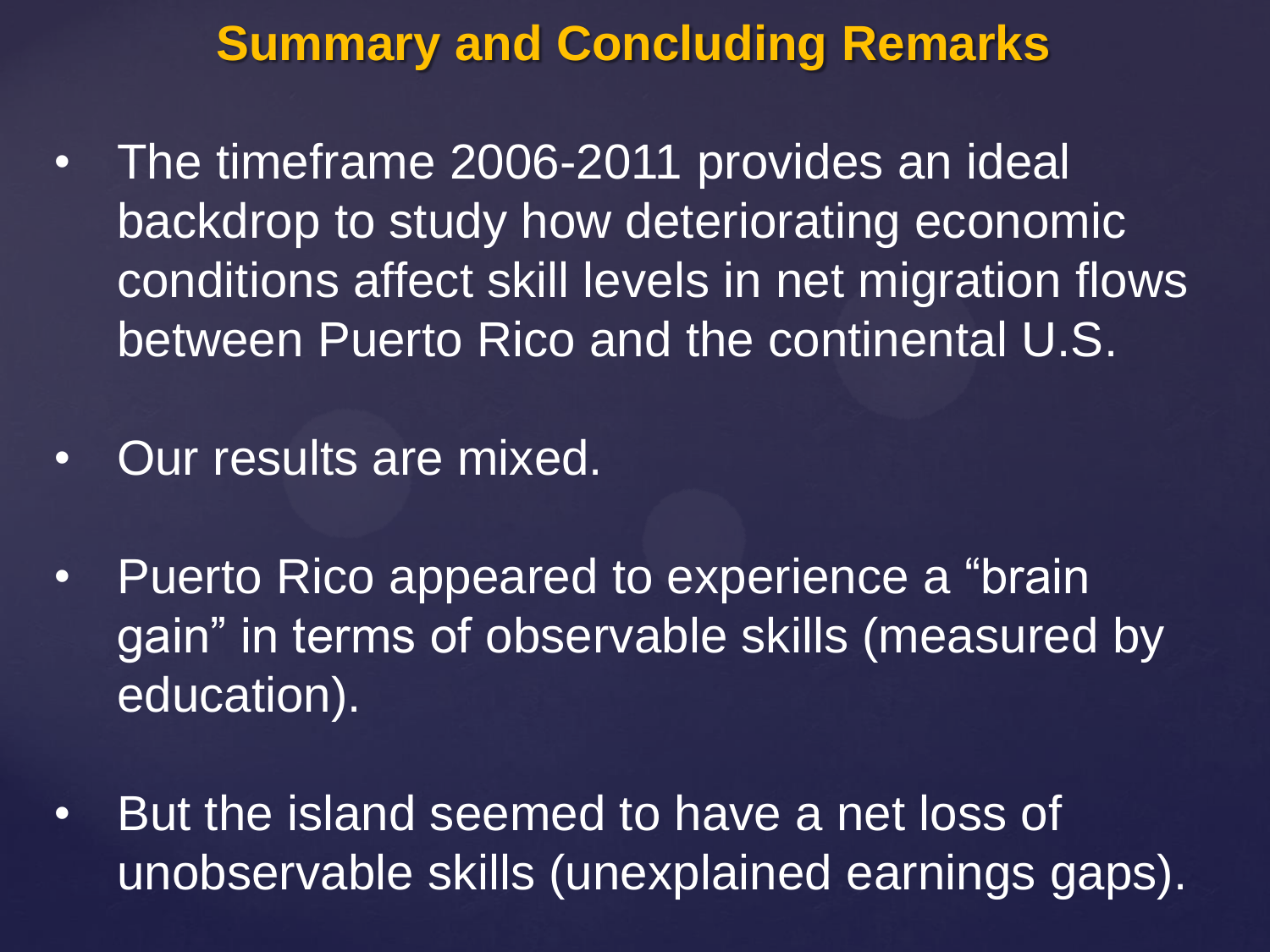- One potentially alarming characteristic of the Puerto Rican labor market, should it continue, is the low labor force participation rate.
- In addition to discouraged worker effects, the island's income tax structure might affect work incentives (e.g., lack of EITC).
- A restructuring of income taxes might generate higher labor force participation in Puerto Rico, while yielding poverty-reducing outcomes.
- We expect such changes to improve the average socioeconomic status of Puerto Ricans.